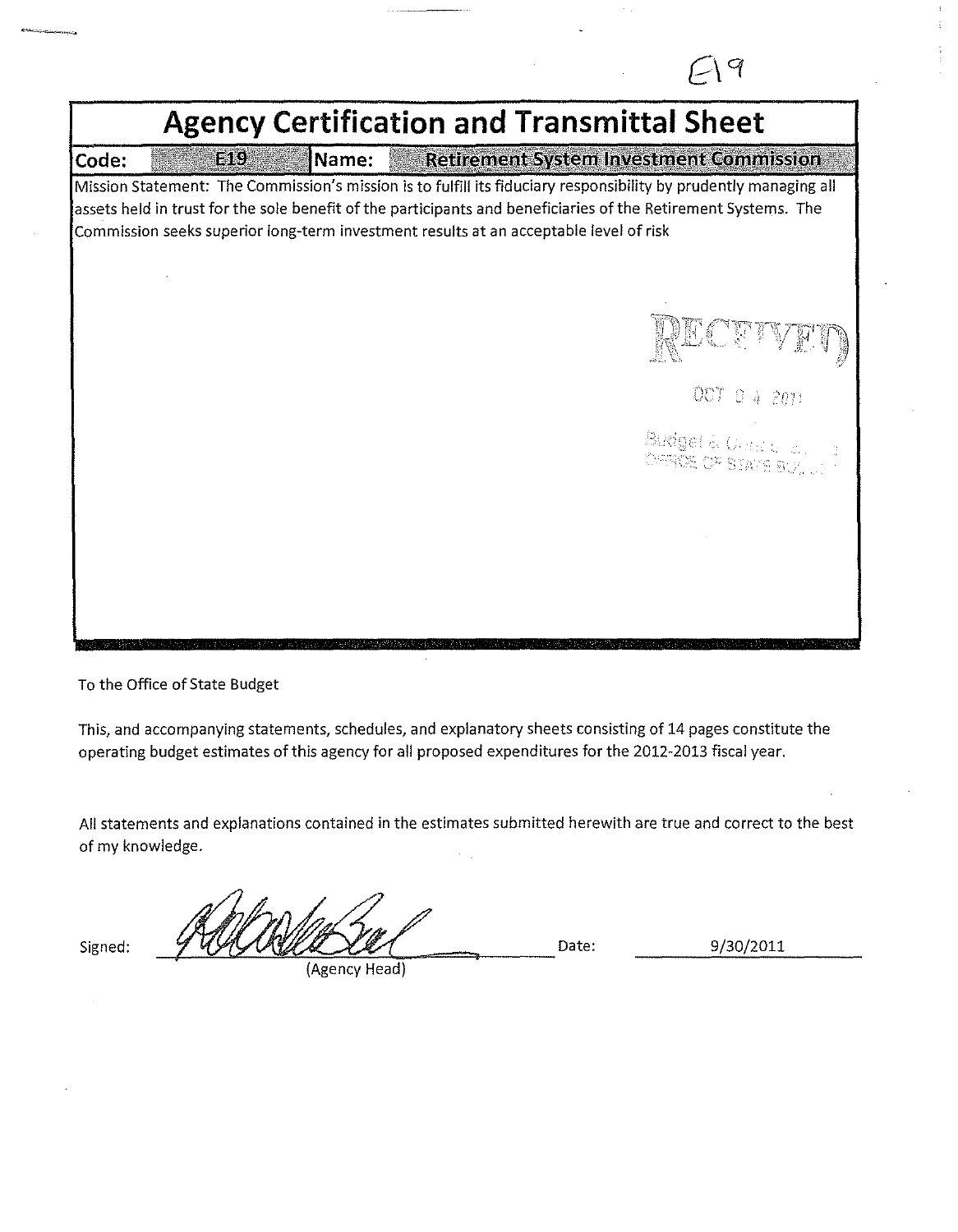# **I. EXECUTIVE SUMMARY**

# A. **Agency Section/Code/Name:**

Section 77 / E19 / Retirement System Investment Commission

| B. | Goal I:                      | <b>Summary Description of Strategic or Long-Term Goals:</b><br>Develop and Execute Major Investment Portfolio Initiatives              |
|----|------------------------------|----------------------------------------------------------------------------------------------------------------------------------------|
|    | Initiative I.A:              | Recast and implement asset class plans                                                                                                 |
|    | Initiative I.B:              | Standardize and reconstitute Strategic Partnership model                                                                               |
|    | Initiative I.C:              | <b>Custody Services assessment</b>                                                                                                     |
|    | Initiative I.D:              | Develop and implement risk management processes                                                                                        |
|    | Initiative I.E:              | Implement investment policy compliance monitoring system                                                                               |
|    |                              |                                                                                                                                        |
|    | Goal II:<br>Initiative II.A: | Develop and Implement Specific Governance Policies                                                                                     |
|    | Initiative II.B:             | Draft and approve Governance policies by December 31, 2010<br>Identify list of additional policies, if necessary, by December 31, 2010 |
|    |                              |                                                                                                                                        |
|    |                              | Goal III: Improve and Standardize Due Diligence Processes                                                                              |
|    | Initiative III.A:            | Determine industry best practices                                                                                                      |
|    | Initiative III.B:            | Improve, standardize, and document a due diligence process                                                                             |
|    | Initiative III.C:            | Implement new Commission standards                                                                                                     |
|    | Initiative III.D:            | Integrate with NEPC                                                                                                                    |
|    | Initiative III.E:            | Integrate with data warehousing                                                                                                        |
|    | Initiative III.F:            | Develop sourcing process                                                                                                               |
|    | Initiative III.G:            | Develop and integrate forms and tools for due diligence processes                                                                      |
|    | Initiative III.H:            | Develop on-going due diligence processes                                                                                               |
|    | Initiative III.I:            | Develop co-investment due diligence processes                                                                                          |
|    | Initiative III.J:            | Enhance compliance and control elements of due diligence processes                                                                     |
|    | Initiative III.K:            | Develop due diligence audit processes                                                                                                  |
|    | Initiative III.L:            | Staff training and improvement                                                                                                         |
|    | Initiative III.M:            | Integrate due diligence processes with filing structure                                                                                |
|    |                              | Goal IV: Improve Reporting Processes                                                                                                   |
|    |                              | Initiative IV.A: Review, evaluate, and improve current reports prepared by RSIC                                                        |
|    | Initiative IV.B:             | Implement systematic method for storing and retrieving information                                                                     |
|    | Initiative IV.C:             | Determine future reporting needs for a robust data system                                                                              |
|    | Initiative IV.D:             | Create data library structure / data warehouse                                                                                         |
|    |                              |                                                                                                                                        |
|    | Goal V:                      | Develop Efficient and Effective Workforce                                                                                              |
|    | Initiative V.A:              | Develop and implement improved recruiting process                                                                                      |
|    | Initiative V.B:              | Create the Employee Performance Management System (EPMS) framework                                                                     |
|    | Initiative V.C:              | Implement training and professional development plans merged into Initiatives $V.E - V.I$                                              |
|    | Initiative V.D:              | Link EPMS with compensation policy                                                                                                     |
|    | Initiative V.E:              | Develop internal culture                                                                                                               |
|    | Initiative V.F:              | Refine recruiting processes                                                                                                            |
|    | Initiative V.G:              | Develop independent HR processes                                                                                                       |
|    | Initiative V.H:              | <b>Effectively implement EPMS</b>                                                                                                      |
|    | Initiative V.I:              | Strengthen linkages among Strategic Planning process, budgeting process and organizational                                             |
|    | structure                    |                                                                                                                                        |
|    |                              |                                                                                                                                        |
|    |                              | Goal VI: Create Efficient and Effective Facilities                                                                                     |
|    |                              | Initiative VI.A: Relocation to Capitol Center                                                                                          |
|    |                              | Goal VII: Perform Feasibility Study and Prepare Recommendations for Long-term Organizational Structure                                 |
|    |                              | Initiative VII.A: Feasibility Study and Recommendations                                                                                |
|    |                              | Initiative VII.B: Critical evaluation of organizational structure                                                                      |
|    |                              | Initiative VII.C: Create cross-functional work teams                                                                                   |
|    |                              | Initiative VII.D: Perform an assessment of legal constraints and opportunities                                                         |
|    |                              |                                                                                                                                        |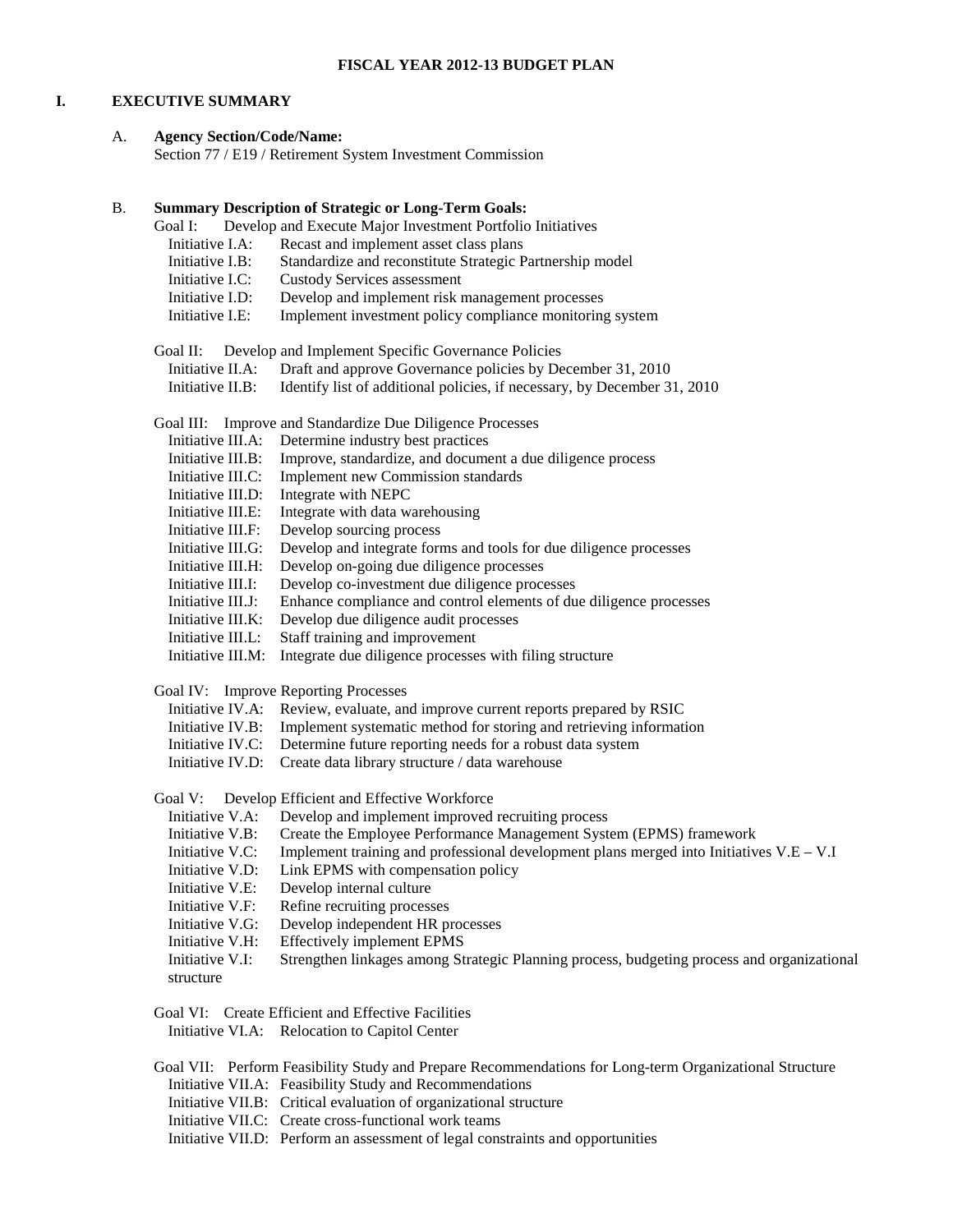| Goal VIII: Improve Legal Processes |                                                                                        |
|------------------------------------|----------------------------------------------------------------------------------------|
|                                    | Initiative VIII.A: Needs assessment; implementation of solutions                       |
|                                    | Initiative VIII.B: Monitoring; reporting; assessment                                   |
|                                    | Initiative VIII.C: Develop executive action list                                       |
|                                    | Initiative VIII.D: Governance policy maintenance                                       |
|                                    | Initiative VIII.E: Update and adopt agency FOIA procedure                              |
|                                    | Initiative VIII.F: Develop e-mail management/retention system                          |
|                                    | Initiative VIII.G: Modify confidentiality and personal trading policy                  |
| Goal IX: Improve Internal Controls |                                                                                        |
|                                    | Initiative IX.A: Complete Risk Assessment                                              |
|                                    | Initiative IX.B: Create risk based internal audit function                             |
|                                    | Initiative IX.C: Implement additional internal controls in reporting and due diligence |
| Initiative IX.D:                   | Fully determine scope of SCRS external audit as it relates to the RSIC                 |
| Initiative IX.E:                   | Review the termination procedures                                                      |
|                                    | Goal X: Strengthen Information Technology Resources                                    |
| Initiative X.A:                    | Establish internal control of information technology infrastructure and systems        |
| Initiative X.B:                    | Create system redundancy and stability                                                 |
| Initiative X.C:                    | Formalize disaster recovery and business continuity plan                               |
| Initiative X.D:                    | Assess and improve system security                                                     |
| Initiative X.E:                    | Hire internal information technology staff                                             |
|                                    | Goal XI: Enhance External Communications                                               |
|                                    | Initiative XI.A: Develop a plan for managing key stakeholder relationships             |
|                                    | Initiative XI.B: Enhance the RSIC website                                              |
|                                    | Initiative XI.C: Evaluate and refine external reports                                  |
| Initiative XI.D:                   | Standardize media communication                                                        |

### C. **2011-2012 Agency Recurring Base Appropriation:**

| <b>State</b> | \$0          |
|--------------|--------------|
| Federal      | \$0          |
| Other        | \$10,152,679 |

D. **Number of Budget Categories:** Budget Categories – 2 Sub-Categories – 3

Elements in the agency  $-3$ 

# E. **Agency-wide Vacant FTEs**

Vacant FTEs as of July 31, 2011: 11 % Vacant 31%

# F. **Efficiency Measures:**

The Commission is implementing an internally developed strategic plan. The eleven major goals of the strategic plan and their respective initiatives are listed above in Section B of this document. These goals and initiatives were developed by the Commission in order to increase the efficiency and effectiveness of the organization as well as serve as a means to measure progress. Each initiative contains action items that are assigned to specific RSIC Commissioners and Staff, and the deadlines associated with these action items serve as a benchmark for the Commission to measure progress. Furthermore, the Commission will, on an ongoing basis:

- Provide an annual report of all expenses related to the investment process and document decisions or actions that have material impact to the compliance, operational, or investment process;
- Generate an annual "Statement of Investment Objectives" and "Annual Investment Plan" to outline the policies, processes, and plans implemented to achieve investment objectives;
- Conduct ongoing due diligence with investment managers and provide an analysis of manager performance, operations, and compliance with internal policies, objectives, and applicable laws on a quarterly basis;
- Provide a one-page report highlighting portfolio performance on a quarterly basis;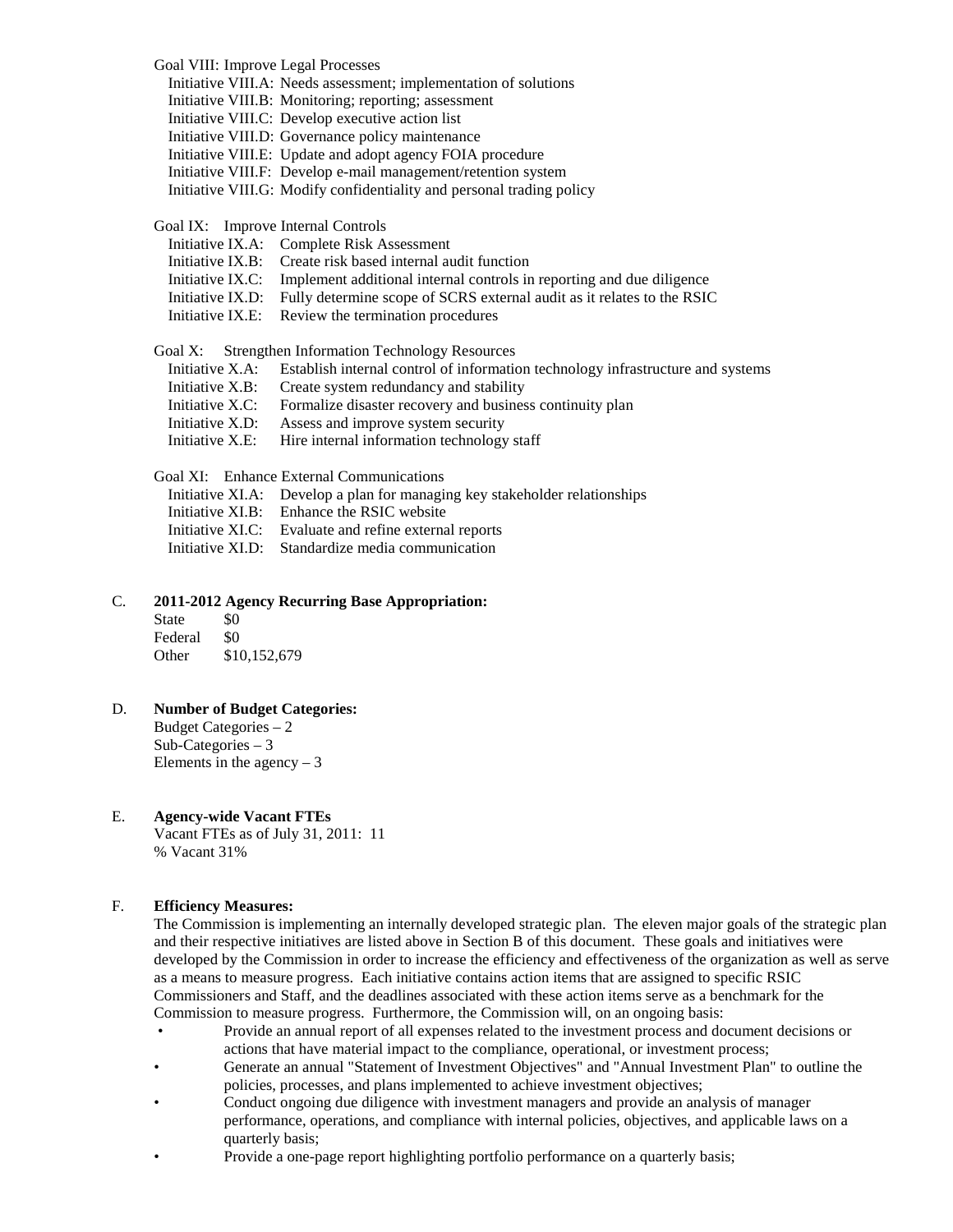- Conduct public meetings, at least once per quarter, to pursue investment objectives or adopt new policies and objectives;
- Complete FOIA requests as required by law, administer contracts relating to the portfolio, and monitor securities litigation/claims.

# G. **Number of Provisos:**

1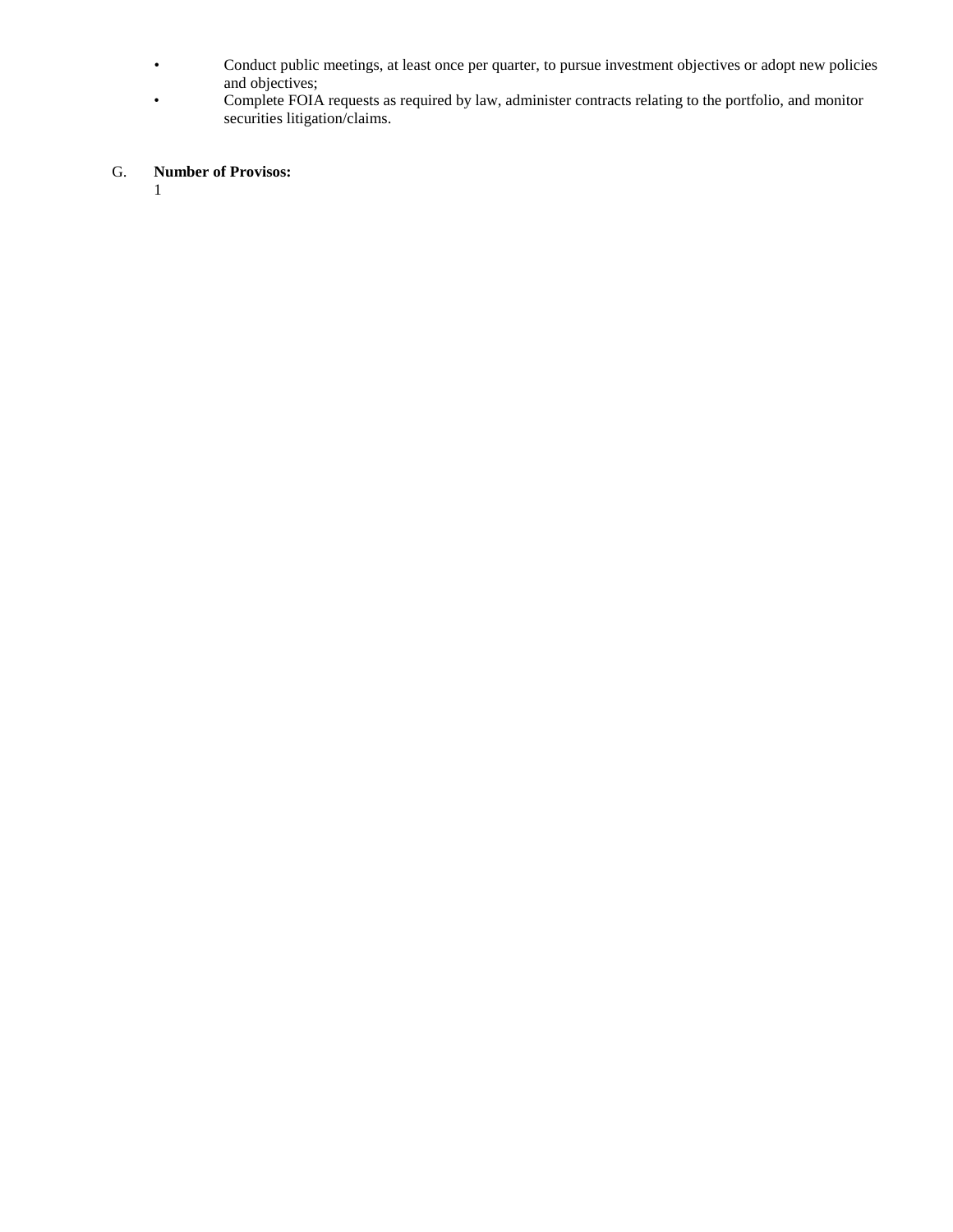**IIA. OPERATING BUDGET PROGRAMS**

**Agency Section/Code/Name: Section 77 / E19 / Retirement System Investment Commission**

### **SUMMARY OF OPERATING BUDGET PROGRAMS FOR FY 2012-13**

| <b>OPERATING BUDGET PROGRAMS</b>                                                                                                                                            |                                        |      | <b>FUNDING</b>                  |              |         |            | <b>FTEs</b> |              |         |       |       |
|-----------------------------------------------------------------------------------------------------------------------------------------------------------------------------|----------------------------------------|------|---------------------------------|--------------|---------|------------|-------------|--------------|---------|-------|-------|
|                                                                                                                                                                             | Activity                               |      | <b>Activity Non-Recurring I</b> | Recurring    |         |            |             |              |         |       |       |
| <b>Title</b>                                                                                                                                                                | <b>Name</b>                            | No.  | <b>State</b>                    | <b>State</b> | Federal | Other      | Total       | <b>State</b> | Federal | Other | Total |
| <b>RSIC</b>                                                                                                                                                                 | <b>Investment Operations</b>           | 1659 |                                 |              |         | 18.991.248 | 18,991,248  |              |         | 47.00 | 47.00 |
|                                                                                                                                                                             |                                        |      |                                 |              |         |            |             |              |         |       | 0.00  |
|                                                                                                                                                                             |                                        |      |                                 |              |         |            |             |              |         |       | 0.00  |
|                                                                                                                                                                             |                                        |      |                                 |              |         |            |             |              |         |       | 0.00  |
|                                                                                                                                                                             |                                        |      |                                 |              |         |            |             |              |         |       | 0.00  |
|                                                                                                                                                                             |                                        |      |                                 |              |         |            |             |              |         |       | 0.00  |
| For additional rows, place cursor in this gray box and press "Ctrl" + "b". (You need to start in this gray box for each row needed or the formulas will not copy properly.) |                                        |      |                                 |              |         |            |             |              |         |       |       |
|                                                                                                                                                                             | TOTAL OF ALL OPERATING BUDGET PROGRAMS |      |                                 |              |         | 18.991.248 | 18.991.248  | 0.00         | 0.00    | 47.00 | 47.00 |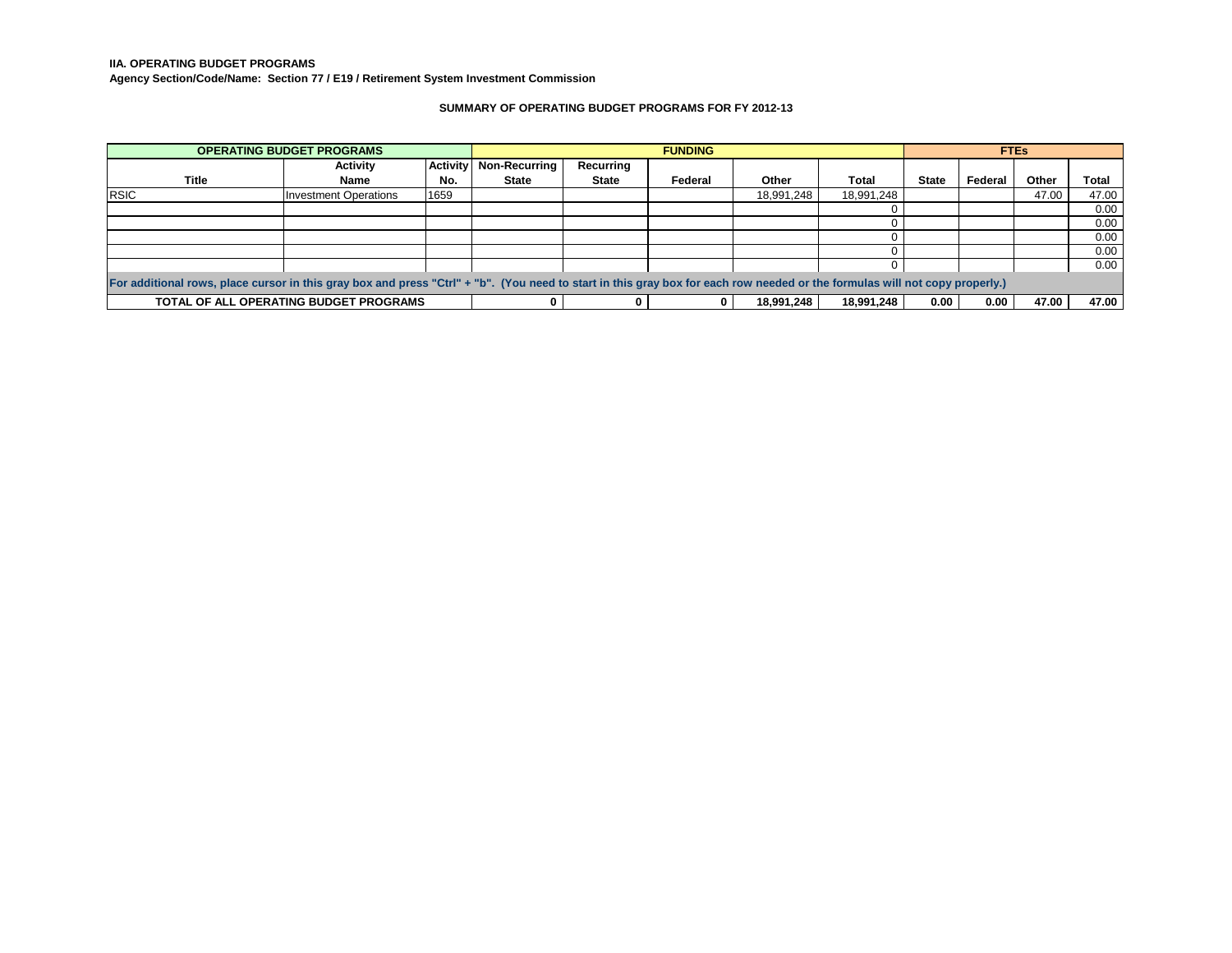# **SUMMARY OF CAPITAL BUDGET/NON-RECURRING REQUESTS FOR FY 2012-13**

| <b>CAPITAL BUDGET/NON-RECURRING REQUESTS</b> |                                                                                                                                                    |                 |                 |              | <b>Previously</b>  | Total             |              |  |  |
|----------------------------------------------|----------------------------------------------------------------------------------------------------------------------------------------------------|-----------------|-----------------|--------------|--------------------|-------------------|--------------|--|--|
| Project                                      | <b>Project</b>                                                                                                                                     | <b>Activity</b> | <b>Activity</b> | <b>State</b> | <b>Authorized</b>  | <b>Other Fund</b> | Project      |  |  |
| $No.*$                                       | <b>Name</b>                                                                                                                                        | <b>Name</b>     | No.             | <b>Funds</b> | <b>State Funds</b> | <b>Sources</b>    | <b>Total</b> |  |  |
|                                              | N/A                                                                                                                                                |                 |                 |              |                    |                   |              |  |  |
|                                              |                                                                                                                                                    |                 |                 |              |                    |                   |              |  |  |
|                                              |                                                                                                                                                    |                 |                 |              |                    |                   |              |  |  |
|                                              |                                                                                                                                                    |                 |                 |              |                    |                   |              |  |  |
|                                              |                                                                                                                                                    |                 |                 |              |                    |                   |              |  |  |
|                                              | For additional rows, place cursor in this gray box and press "Ctrl" + "c". (You need to start in this gray box for each row needed or the formulas |                 |                 |              |                    |                   |              |  |  |
|                                              | will not copy properly.)                                                                                                                           |                 |                 |              |                    |                   |              |  |  |
|                                              | <b>TOTAL OF ALL CAPITAL BUDGET/NON-RECURRING REQUESTS</b>                                                                                          |                 |                 |              |                    |                   |              |  |  |

\*if applicable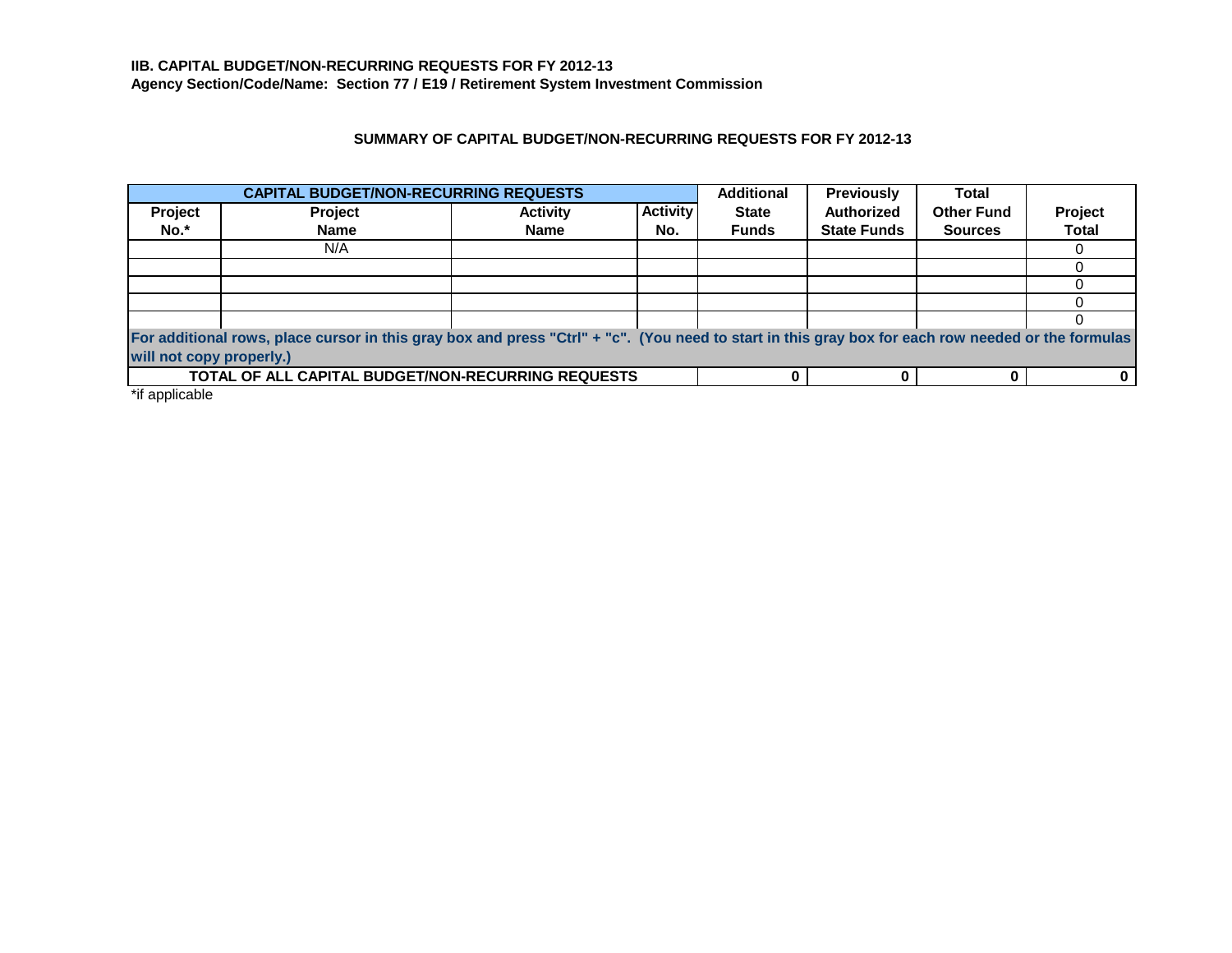### **A. Summary description of programs and how they relate to the mission of the agency:**

- I. Administration
- II. Employee Benefits

These programs support the RSIC staff in implementing and monitoring the investment activities of the \$25 billion portfolio.

### **B. Budget Program Number and Name:**

Agency-wide

### **C. Agency Activity Number and Name:**

Note: If more than one activity maps to this program; provide all activity numbers, names, and approximate funding amounts.

| Activity | <b>Activity Name</b>         | State Non- | <b>State</b> | Federal | Other | Total |
|----------|------------------------------|------------|--------------|---------|-------|-------|
| Number   |                              | Recurring  | Recurring    |         |       |       |
| 1659     | <b>Investment Operations</b> |            |              |         | X     |       |
|          |                              |            |              |         |       |       |
|          |                              |            |              |         |       |       |
|          |                              |            |              |         |       |       |
|          |                              |            |              |         |       |       |

### **D. Performance Measures:**

To measure value added by the organization, the Commission compares the Portfolio's performance to two benchmarks: the Policy Benchmark and the Strategy Benchmark. The Policy Benchmark represents a hypothetical return that would occur if the Portfolio's assets were invested passively (indexed) with the weights of each asset class consistent with the Policy Asset Allocation. Whereas the Policy Benchmark uses predetermined policy weights, the Strategy Benchmark uses the Portfolio's actual weights. The difference between returns of the Policy and Strategy Benchmarks represents the value added from strategic decisions to deviate from the policy asset allocation. For example, if International Equity is the worst performing asset class, and within the ranges set by the commission, the CEO/CIO has chosen to invest less in this asset class than prescribed by the policy asset allocation, the Strategy Benchmark would be better than the Policy Benchmark, indicating that this decision added value to the Portfolio. Below is a summary of value added by the Commission in the past three years (as of 6/30/2011).

| Three year value added from Active Management - \$750.7 million    |                  |
|--------------------------------------------------------------------|------------------|
| Three year value added from Allocation Decisions - \$104.3 million |                  |
| Three year total value added -                                     | $$855.0$ million |

These funds would otherwise be required to come from increased contributions to the plans or reduced benefits.

### **E. Program Interaction:**

All of the agency's staffing is associated with this program and it is not dependent on other state resources.

### **F. Change Management:**

Effective October 1, 2005, the State Retirement System Preservation and Investment Reform Act established the Commission and devolved fiduciary responsibility for all investments of the Retirement System upon the RSIC. In November 2006, a constitutional amendment allowing for full diversification of the Retirement System's Portfolio was approved in a statewide referendum and subsequently ratified by the Legislature in February 2007. Since ratification, the Commission has taken steps to transition to a more diversified asset allocation. In 2006, the Portfolio consisted of only 4 asset classes; at present, the Portfolio is diversified among 15+ asset classes. The primary focus of the agency has now shifted from diversifying the assets to establishing the personnel and technology infrastructure necessary to support the Portfolio.

The mission of the Commission has not changed in five years, however. The Commission's mission is to fulfill its fiduciary responsibility by prudently managing all assets held in trust for the sole benefit of the participants and beneficiaries of the Retirement Systems. The Commission seeks superior long-term investment results at an acceptable level of risk.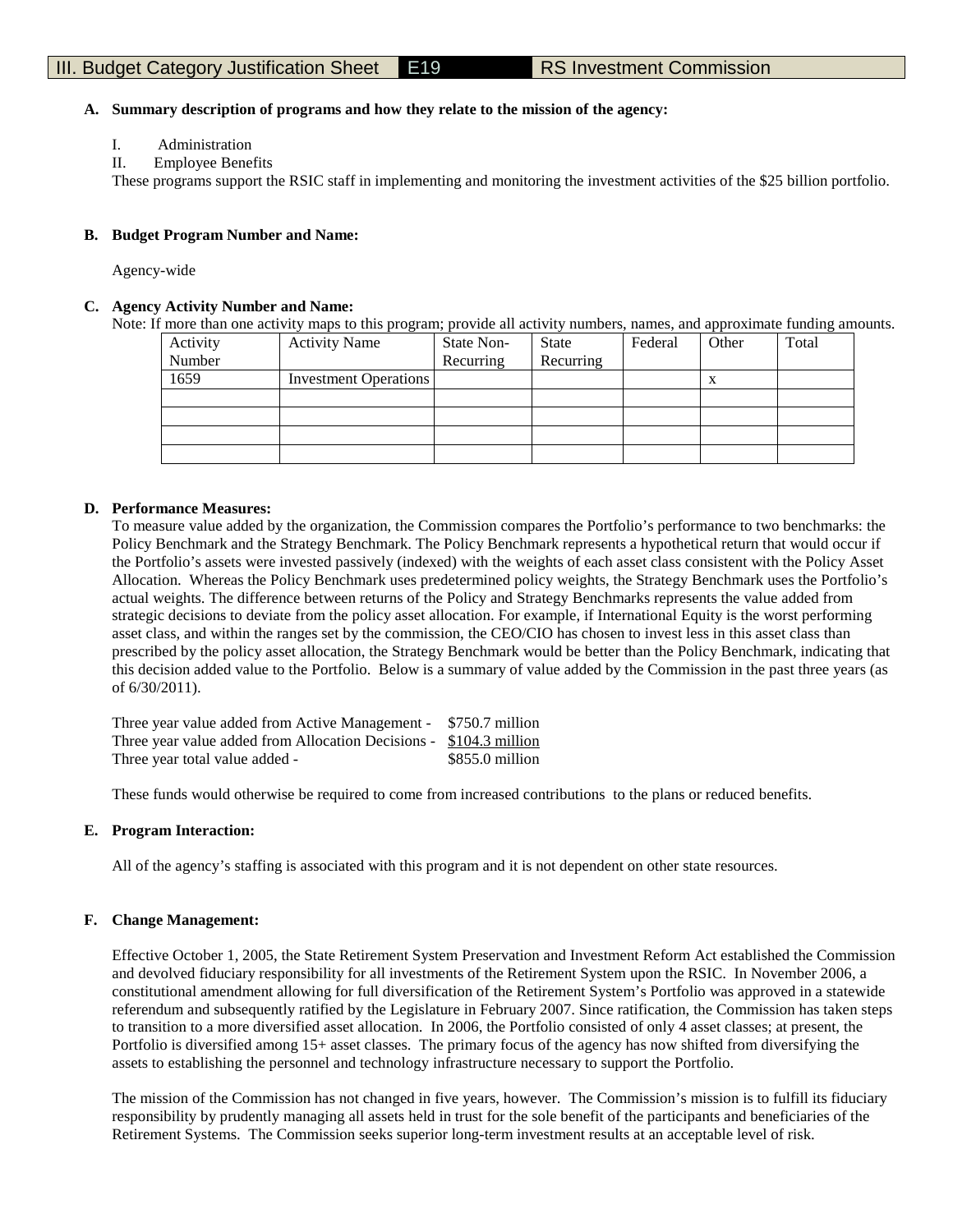### **G. Detailed Funding Information:**

| FY 2012-13 Cost Estimates:                                                                   | <b>State</b><br><b>Non-Recurring</b> | <b>State</b><br><b>Recurring</b> | Federal        | Other        | <b>Total</b> |
|----------------------------------------------------------------------------------------------|--------------------------------------|----------------------------------|----------------|--------------|--------------|
| Number of FTEs*                                                                              |                                      |                                  |                | 47           | 47           |
|                                                                                              |                                      |                                  |                |              |              |
| <b>Personal Service</b>                                                                      |                                      |                                  |                | \$6,599,298  | \$6,599,298  |
| <b>Employer Contributions</b>                                                                |                                      |                                  |                | \$1,568,939  | \$1,568,939  |
|                                                                                              |                                      |                                  |                |              |              |
| Program/Case Services                                                                        |                                      |                                  |                | \$0          | \$0          |
| Pass-Through Funds                                                                           |                                      |                                  |                | \$0          | \$0          |
| <b>Other Operating Expenses</b>                                                              |                                      |                                  |                | \$10,823,011 | \$10,823,011 |
|                                                                                              |                                      |                                  |                |              |              |
| <b>Total</b>                                                                                 | \$<br>$\overline{0}$                 | $\mathbb{S}$<br>$\overline{0}$   | \$<br>$\theta$ | \$18,991,248 | \$18,991,248 |
| * If new FTEs are needed, please complete Section G (Detailed Justification for FTEs) below. |                                      |                                  |                |              |              |

Is this budget category or program associated with a Capital Budget Priority? No

If yes, state Capital Budget Priority Number and Project Name:

Please List proviso numbers that relate to this budget category or programs funded by this category. 89.124

### **H. Changes to the Appropriation:**

Please explain any changes, to include re-alignments and funding or FTE increases requested in this year's appropriation, as detailed below:

Funding:

| Year          | State Non-<br>Recurring | <b>State Recurring</b> | Federal | Other (Earmarked)<br>or Restricted) |
|---------------|-------------------------|------------------------|---------|-------------------------------------|
| 2011-2012 Act |                         |                        |         | \$10,152,679                        |
| 2012-2013 Act |                         |                        |         | \$18,991,248                        |
| Difference    |                         |                        |         | \$8,838,569                         |
| % Difference  |                         |                        |         | 87%                                 |

Explanation of Changes:

### **I. Revenue Estimates:**

Please detail Sources of revenue for this program, identified by SAP fund number if a live SCEIS agency or the STARS number if a STARS agency. If several sources remit to a single subfund that cannot be split by source and appropriation or program, provide an estimate of the revenue dedicated to this program.

| <b>SAP Fund</b> | Source     | General | Other        | Earmarked | Restricted | Federal |
|-----------------|------------|---------|--------------|-----------|------------|---------|
| Number          | Name       | Fund    | <b>State</b> |           |            |         |
| 42170000        | <b>RSE</b> |         |              |           | X          |         |
|                 | Invest     |         |              |           |            |         |
|                 | Comm       |         |              |           |            |         |
|                 | <b>OPE</b> |         |              |           |            |         |
|                 |            |         |              |           |            |         |
|                 |            |         |              |           |            |         |
|                 |            |         |              |           |            |         |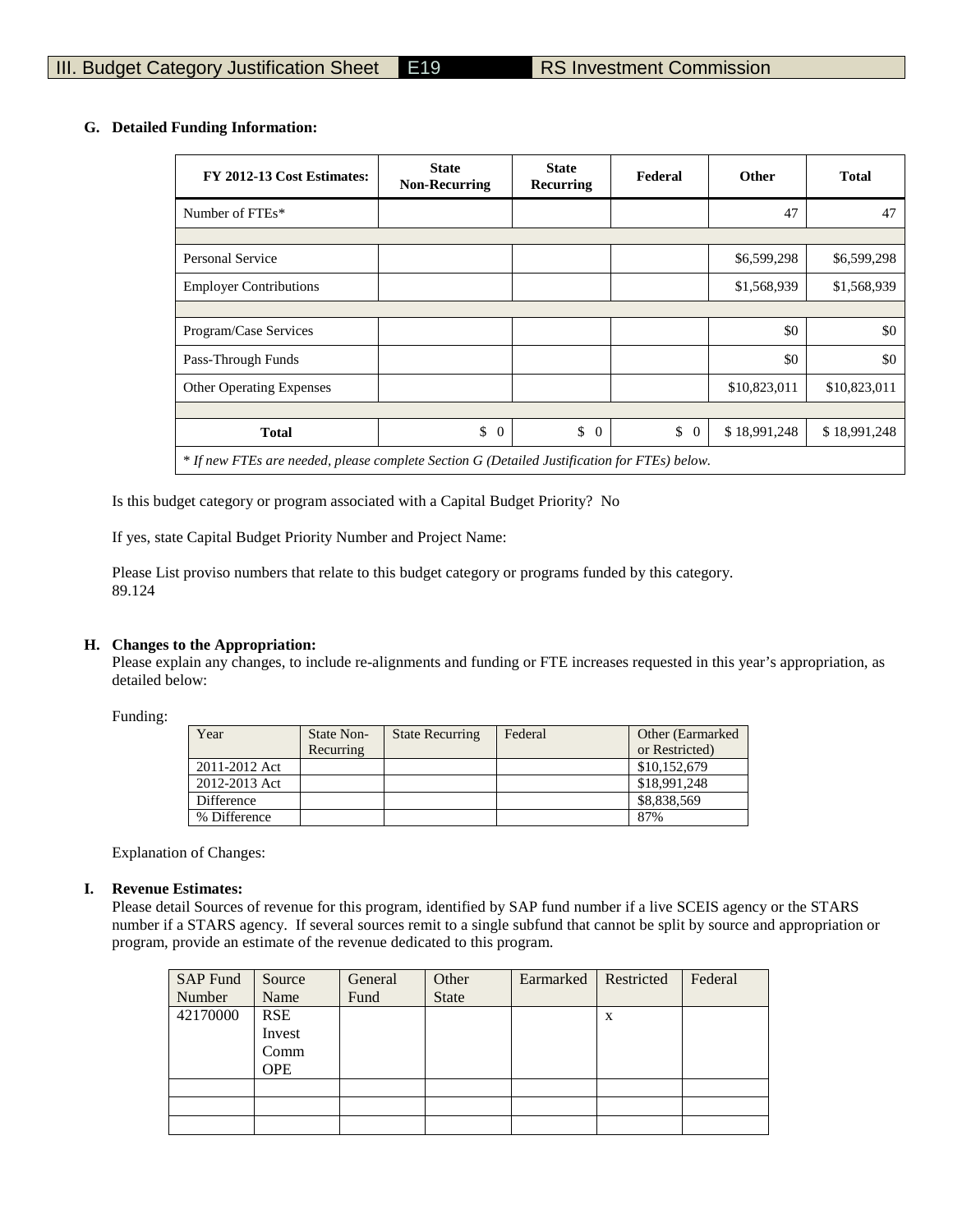If expenditures for this program are greater than known or estimated revenues and the intent is to bridge part of this shortfall by drawing down balances in agency accounts or reserves, indicate the accounts and amount of the current reserve or balance that will likely be used below.

Please detail the long-term sustainability of this program if cash reserves are needed to operate.

If there is federal fund or other fund spending authority requested above the revenue streams detailed above, please indicate the amount and explanation for each.

### **J. FTE Positions:**

Please detail the number of FTE's filled (F) by the program as of June 30 of each fiscal year, and the number authorized (A) by the Appropriations Act.

| <b>Fiscal Year</b> | <b>State</b> | Other-<br><b>Earmarked or</b><br><b>Restricted</b> | Federal | <b>Total</b> | Temporary,<br><b>Temporary Grant,</b><br><b>Time</b> -limited |
|--------------------|--------------|----------------------------------------------------|---------|--------------|---------------------------------------------------------------|
| 2012-2013<br>(A)   |              | 47                                                 |         |              |                                                               |
| 2011-2012<br>(A)   |              | 35                                                 |         |              |                                                               |
| 2010-2011<br>(F)   |              | 23                                                 |         |              |                                                               |
| 2010-2011<br>(A)   |              | 23                                                 |         |              |                                                               |
| 2009-2010<br>(F)   |              | 19                                                 |         |              |                                                               |
| 2009-2010<br>(A)   |              | 19                                                 |         |              |                                                               |
| 2008-2009<br>(F)   |              | 16                                                 |         |              |                                                               |
| 2008-2009<br>(A)   |              | 19                                                 |         |              |                                                               |
| 2007-2008<br>(F)   |              | 13                                                 |         |              |                                                               |
| 2007-2008<br>(A)   |              | 19                                                 |         |              |                                                               |

# **K. Detailed Justification for FTEs:**

(1) Justification for New FTEs

(a) Justification: While the portfolio has been diversified significantly over the past 5 years, the personnel and technology infrastructure have not increased in concert with the additional portfolio complexity. Thus, new FTEs are necessary to reduce risk and manage the assets in an efficient manner. Twelve new FTEs are requested for FY 13, and this request is based on recommendations from Deloitte Touche's strategic assessment, including the need to provide ongoing due diligence of investment managers, and benchmarking with comparable public funds.

(b) Future Impact on Operating Expenses or Facility Requirements: The existing office facility is sufficient for the addition of 12 FTEs; operating expenses will increase, and this additional amount is primarily related to office equipment and travel.

### (2) **Position Details:**

|                                              | <b>State</b> | Federal | <b>Earmarked</b> | <b>Restricted</b> | <b>Total</b> |
|----------------------------------------------|--------------|---------|------------------|-------------------|--------------|
| Position Title: Reporting Officer            |              |         |                  |                   |              |
| Number of FTEs                               |              |         |                  | 3.00              | 3.00         |
| <b>Personal Service</b>                      |              |         |                  | \$205,000         | \$205,000    |
| <b>Employer Contributions</b>                |              |         |                  | \$57,400          | \$57,400     |
|                                              |              |         |                  |                   |              |
|                                              | <b>State</b> | Federal | <b>Earmarked</b> | <b>Restricted</b> | <b>Total</b> |
| <b>Position Title:</b><br>Investment Officer |              |         |                  |                   |              |
| Number of FTEs                               |              |         |                  | 4.00              | 4.00         |
| <b>Personal Service</b>                      |              |         |                  | \$320,000         | \$320,000    |
| <b>Employer Contributions</b>                |              |         |                  | \$89,600          | \$89,600     |
|                                              |              |         |                  |                   |              |
|                                              | <b>State</b> | Federal | <b>Earmarked</b> | <b>Restricted</b> | <b>Total</b> |
| Position Title: Investment Analyst           |              |         |                  |                   |              |
| Number of FTEs                               |              |         |                  | 2.00              | 2.00         |
| <b>Personal Service</b>                      |              |         |                  | \$110,000         | \$110,000    |

Employer Contributions  $\sim$  \$30,800 \$30,800 \$30,800 \$30,800 \$30,800 \$30,800 \$30,800 \$30,800 \$30,800 \$30,800 \$30,800 \$30,800 \$30,800 \$30,800 \$30,800 \$30,800 \$30,800 \$30,800 \$30,800 \$30,800 \$10,100 \$10,100 \$10,100 \$10,100 \$1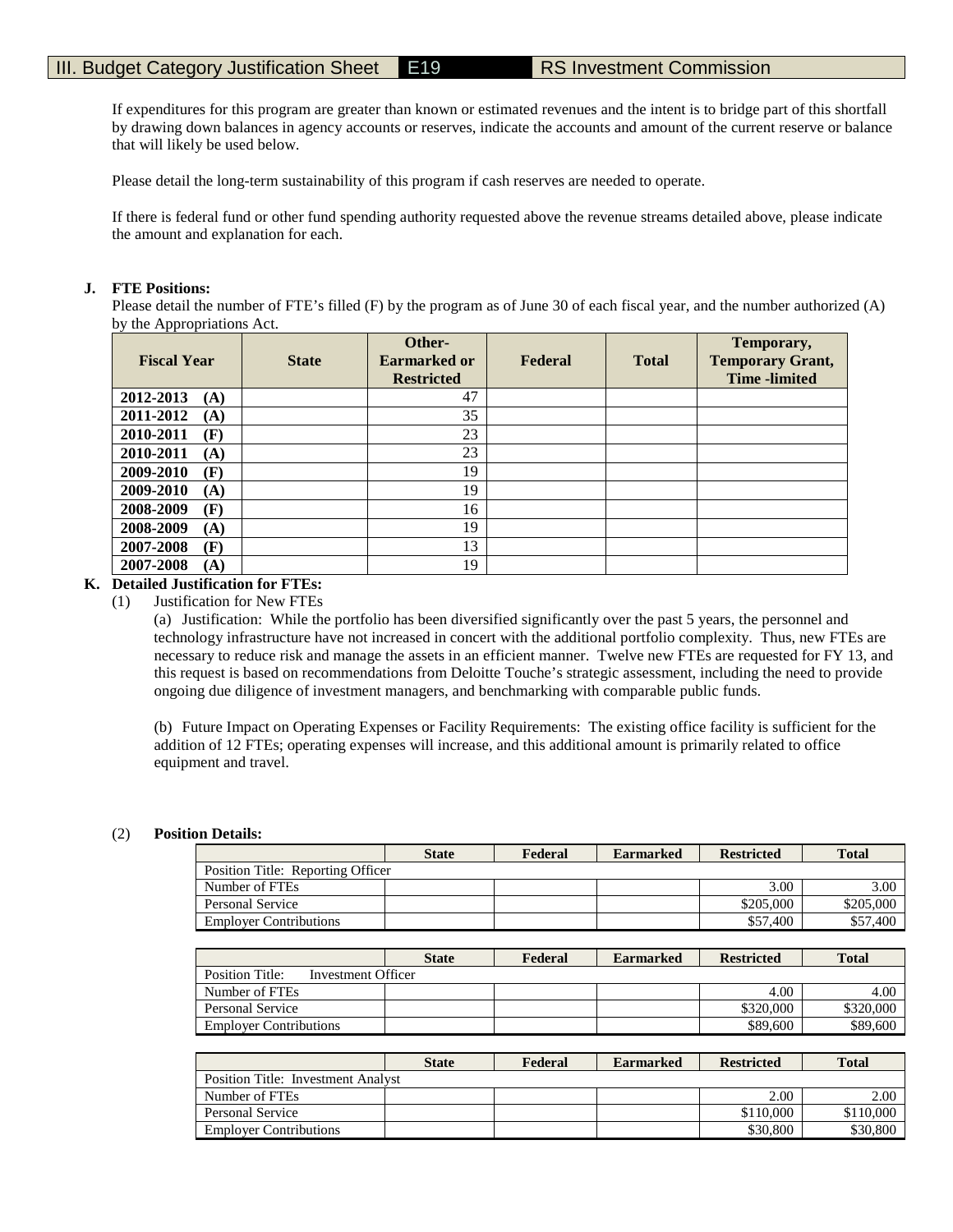# **III. Budget Category Justification Sheet E19 RS Investment Commission**

|                                          | <b>State</b> | Federal | <b>Earmarked</b> | <b>Restricted</b> | <b>Total</b> |
|------------------------------------------|--------------|---------|------------------|-------------------|--------------|
| <b>Position Title: Contracts Counsel</b> |              |         |                  |                   |              |
| Number of FTEs                           |              |         |                  | 1.00              | 1.00         |
| <b>Personal Service</b>                  |              |         |                  | \$140,000         | \$140,000    |
| <b>Employer Contributions</b>            |              |         |                  | \$39,200          | \$39,200     |
|                                          |              |         |                  |                   |              |
|                                          | <b>State</b> | Federal | <b>Earmarked</b> | <b>Restricted</b> | <b>Total</b> |
| Position Title: IT Officer               |              |         |                  |                   |              |
| Number of FTEs                           |              |         |                  | 1.00              | 1.00         |
| <b>Personal Service</b>                  |              |         |                  | \$84,000          | \$84,000     |
| <b>Employer Contributions</b>            |              |         |                  | \$23,520          | \$23,520     |
|                                          |              |         |                  |                   |              |
|                                          | <b>State</b> | Federal | <b>Earmarked</b> | <b>Restricted</b> | <b>Total</b> |
| Position Title: Budget Officer           |              |         |                  |                   |              |
| Number of FTEs                           |              |         |                  | 1.00              | 1.00         |
| <b>Personal Service</b>                  |              |         |                  | \$65,000          | \$65,000     |

Employer Contributions \$18,200 \$18,200 \$18,200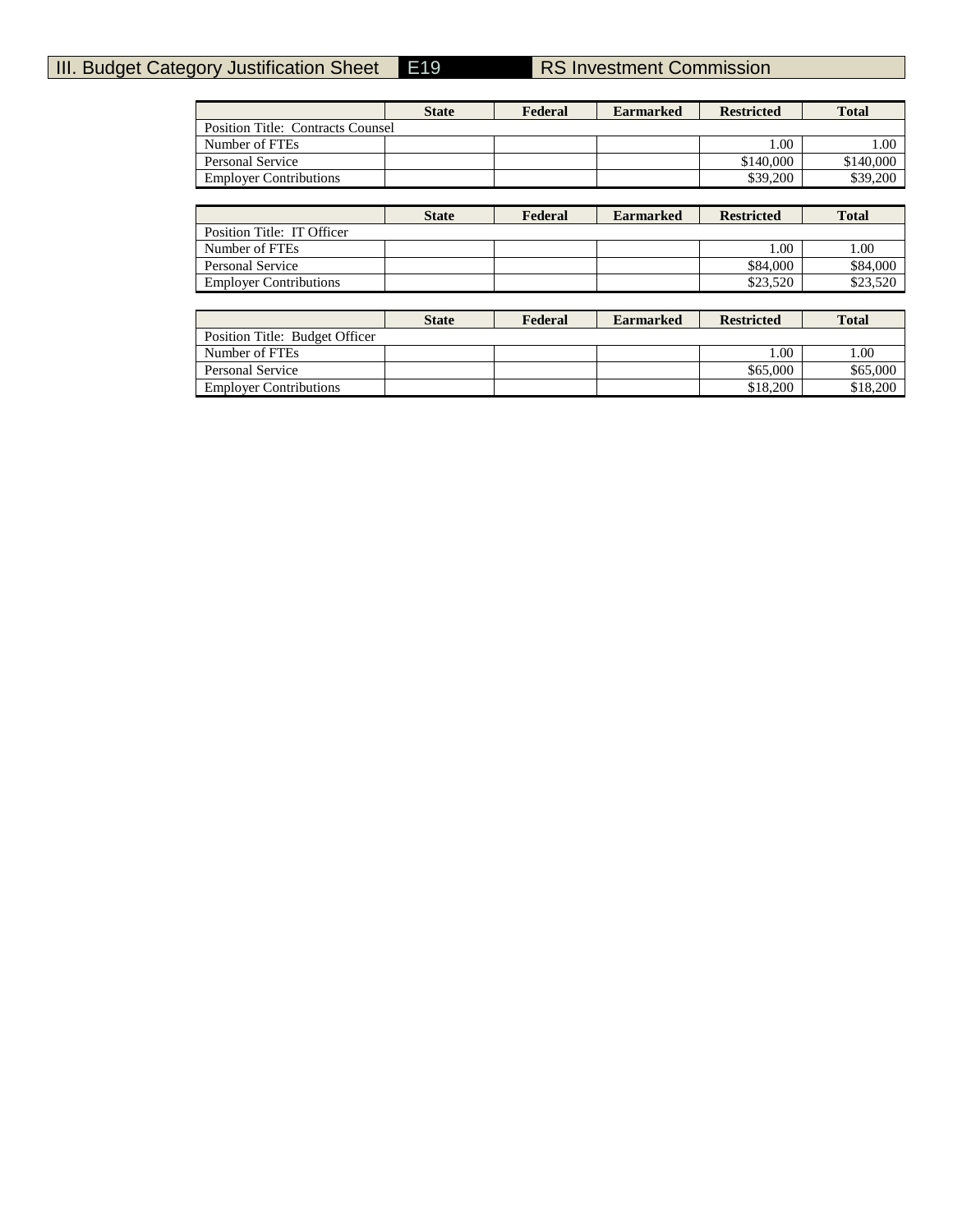### **A. Project Name:** N/A

- 
- **B. Project Approval:**

### **C. Statement of Need:**

### **D. Agency Activity Number and Name:**

Note: If more than one activity maps to this project provide all activity numbers, names, and approximate funding amounts.

| <b>Activity</b><br><b>Number</b> | <b>Activity Name</b> | <b>State Non-</b><br>Recurring<br><b>Funds</b> | <b>State</b><br>Recurring<br><b>Funds</b> | Federal<br><b>Funds</b> | <b>Other</b><br><b>Funds</b> | <b>Total Funds</b> |
|----------------------------------|----------------------|------------------------------------------------|-------------------------------------------|-------------------------|------------------------------|--------------------|
|                                  |                      |                                                |                                           |                         |                              | \$0                |
|                                  |                      |                                                |                                           |                         |                              | \$0                |
|                                  |                      |                                                |                                           |                         |                              | \$0                |
|                                  |                      |                                                |                                           |                         |                              | \$0                |
|                                  |                      |                                                |                                           |                         |                              | \$0                |

# **E. Project Description:**

Note: In addition to a basic description, include whether or not this is a capital or non-capital project. If non-capital, explain how this non-recurring appropriation will be spent on non-recurring activities.

**F. Funding**

Total New Request: \_\_\_\_\_\_\_\_\_\_\_\_\_\_\_\_\_ Previously Approved Funds: \_\_\_\_\_\_\_\_\_\_\_\_\_\_\_\_ Expenditures to Date: \_\_\_\_\_\_\_

Identify the source(s) of funds for this appropriation (general fund, surplus, federal funding, local match, etc.):

### **G. Justification for additional future operating costs:**

Will additional annual operating costs be absorbed into your existing budget? If so, what resources will lose funding to facilitate this?

If not, will additional funds be needed in the future?

Identify the source of additional funds:

Detail the lifecycle cost of the funded project below

| Year | Capital | Operating | Total | State;    | General;  | Federal | Other       | Use of             | Additional  |
|------|---------|-----------|-------|-----------|-----------|---------|-------------|--------------------|-------------|
|      |         |           |       | Non-      | Recurring |         | (Earmarked/ | <b>Current FTE</b> | <b>FTEs</b> |
|      |         |           |       | Recurring |           |         | Restricted) |                    | needed      |
|      |         |           |       |           |           |         |             |                    |             |
|      |         |           |       |           |           |         |             |                    |             |
|      |         |           |       |           |           |         |             |                    |             |
| 4    |         |           |       |           |           |         |             |                    |             |
|      |         |           |       |           |           |         |             |                    |             |
| $6+$ |         |           |       |           |           |         |             |                    |             |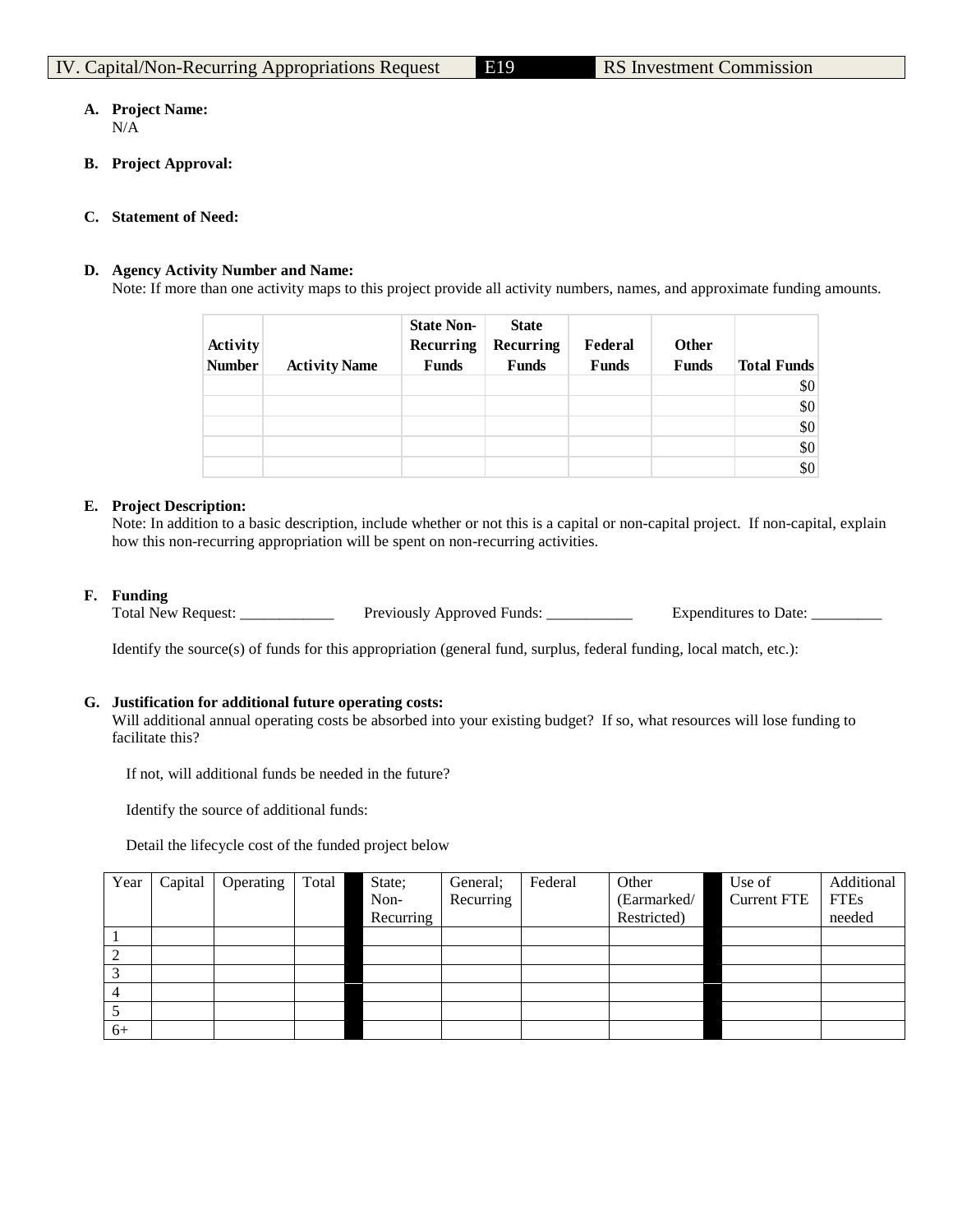### **A. Proviso Number**

Using the renumbered 2012-13 proviso base provided on the OSB website indicate the proviso number *(If new indicate "New #1","New #2", etc.)*:

89.124

### **B. Appropriation**

Related budget category, program, or non-recurring request (*Leave blank if not associated with funding priority)*:

Personal Service

### **C. Agency Interest**

Is this proviso agency-specific, a general proviso that affects the agency, or a proviso from another agency's section that has had consequences?

Agency-specific

### **D. Action**

Delete

### **E. Title**

Descriptive Proviso Title:

Retirement Investment Commission

### **F. Summary**

Summary of Existing or New Proviso:

Of the funds appropriated, the Retirement System Investment Commission shall submit a report to the Senate Finance Retirement Subcommittee by January 15th that sets forth a plan regarding salary bonuses. The plan must be approved by the subcommittee before implementation.

### **G. Explanation of Amendment to/or Deletion of Existing Proviso**

(If request to delete proviso is due to codification, note the section of the Code of Laws where the language has been codified):

Proviso will no longer be relevant in FY 13

### **H. Explanation of how this proviso directs the expenditure or appropriation of funds, and why this direction is necessary**

The proviso requires that the incentive compensation plan to be approved by the Senate Finance Retirement Subcommittee.

### **I. Justification**

Refer to the instructions for the correct question to answer in this space, based on the action you selected

Proviso will no longer be relevant in FY 13

### **J. Fiscal Impact (Include impact on each source of funds – state, federal, and other)**

TBD

### **K. Text of New Proviso with Underline or Entire Existing Proviso Text with Strikeover and Underline**

Of the funds appropriated, the Retirement System Investment Commission shall submit a report to the Senate Finance Retirement Subcommittee by January 15th that sets forth a plan regarding salary bonuses. The plan must be approved by the subcommittee before implementation.

*(INSERT PROVISO FROM FY 2012-13 RENUMBERED PROVISO BASE HERE)*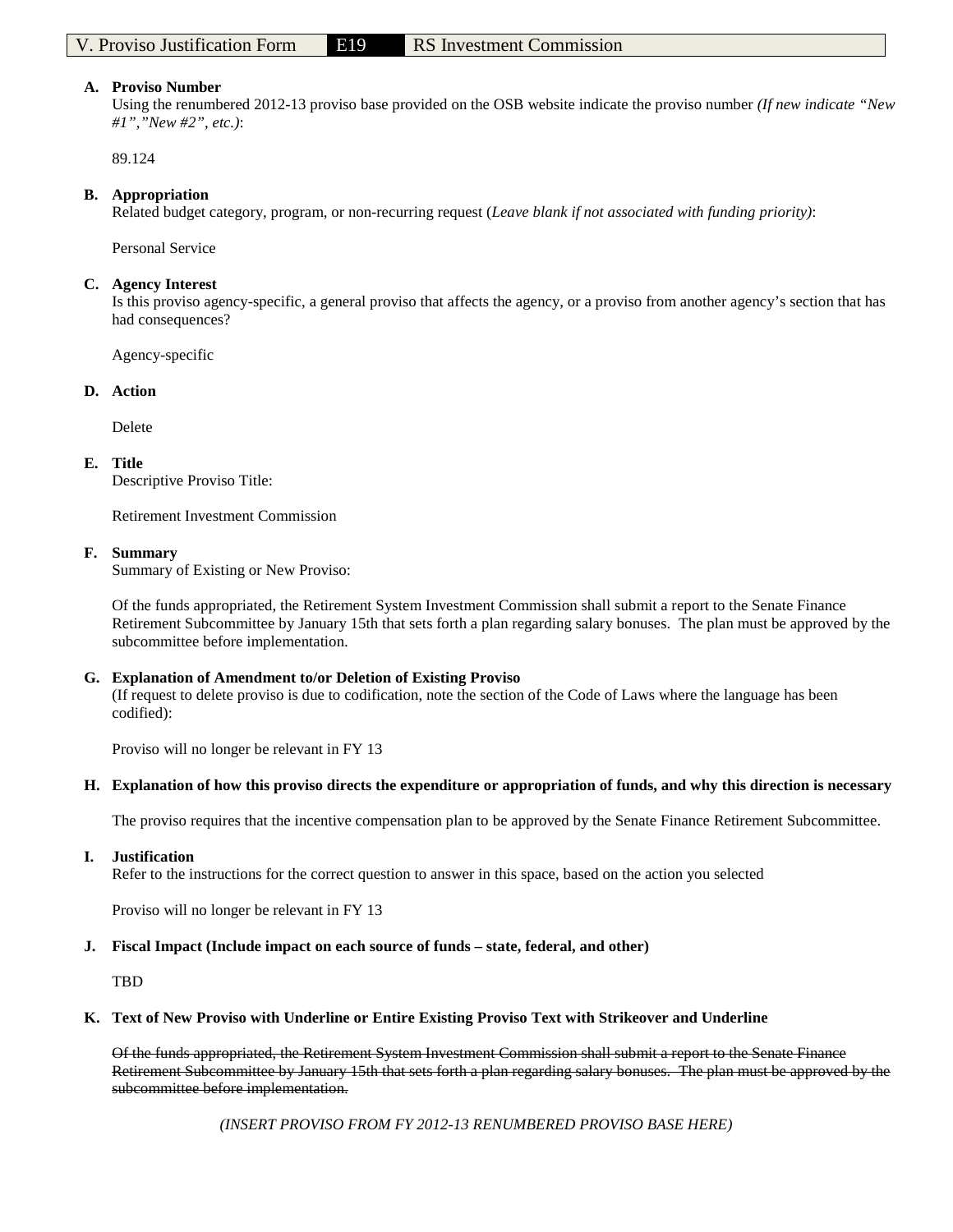| Agency<br>Code<br>FY 2012-13 Agency Budget Request                                                                   | <b>Agency Name</b>                                                                                                                  |
|----------------------------------------------------------------------------------------------------------------------|-------------------------------------------------------------------------------------------------------------------------------------|
| <b>Federal Aid Justification</b>                                                                                     | $\bf{0}$                                                                                                                            |
| Summary<br>Award Title<br>CFDA Number/Title<br>Award Number (Federal)<br>Award Number (State)<br><b>Award Period</b> | If "Other", identify:<br><b>Federal Agency</b><br><b>Start Date</b><br><b>End Date</b><br>Federal Subagency<br>If "Other", explain: |
|                                                                                                                      |                                                                                                                                     |
| <b>Financial</b>                                                                                                     |                                                                                                                                     |
| <b>Total Award Amount</b>                                                                                            | Amount Available in FY 2012-13                                                                                                      |
| State Match Required?                                                                                                | If "Yes", describe, and provide SAP Fund Number(s) of funding sources                                                               |
| Local Match Required?                                                                                                | If "Yes", describe                                                                                                                  |
| Assistance Type                                                                                                      | If "Other", explain                                                                                                                 |
| Is administrative and/or indirect cost recovery permitted? If so, explain:                                           | Explanation would be here.                                                                                                          |
| Will funds be passed-through to other entities? If so, what types of<br>entities, and how will funds be distributed? | Answer and elaboration here.                                                                                                        |